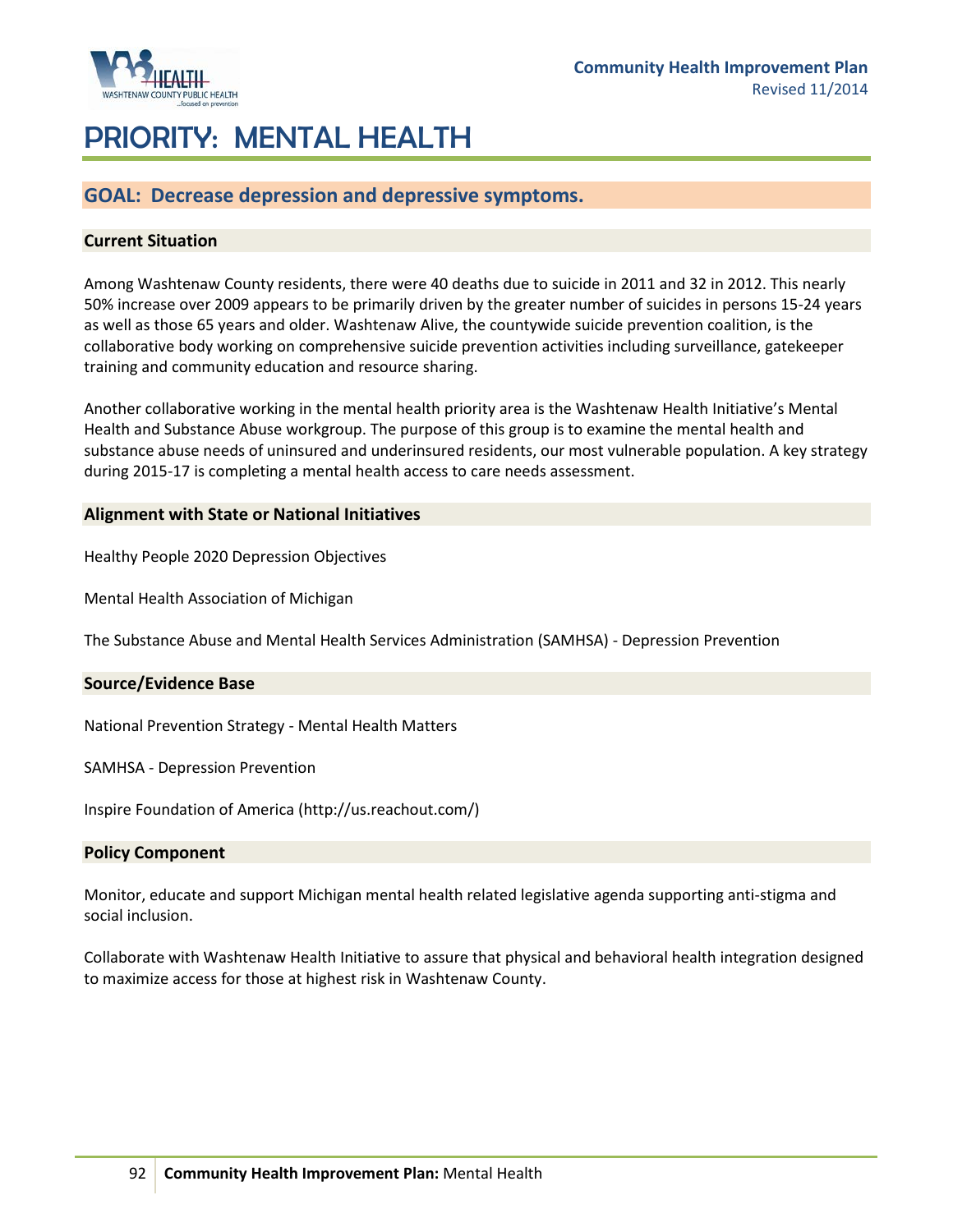

## **Objectives:**

- **Increase the proportion of high school students who could ask their mom or dad for help with personal problems from 78% to 85%.**
- **Reduce the proportion of middle school students who have ever had suicidal thoughts from 16% to 7%.**
- **Increase the proportion of Asian adults who have sufficient social support from 73% to 91%.**
- **Decrease the proportion of black or African-American adults with 15 or more poor mental health days per month from 16% to 7%.**

| <b>Outcome Indicator</b>                                                                                          | 2010<br><b>Baseline</b> | 2014<br><b>Update</b> | 2020<br><b>Target</b> | Data sources                       |
|-------------------------------------------------------------------------------------------------------------------|-------------------------|-----------------------|-----------------------|------------------------------------|
| Proportion of high school<br>students who could ask their<br>mom or dad for help with<br>personal problems        | 78%                     | 80%<br>(2013/14)      | 85%                   | Michigan Profile for Healthy Youth |
| <b>Proportion of middle school</b><br>students who have ever had<br>suicidal thoughts                             | 16%                     | 17%<br>(2013/14)      | 7%                    | Michigan Profile for Healthy Youth |
| <b>Proportion of Asian adults who</b><br>have sufficient social support                                           | 73%                     | 75%<br>(2010)         | 91%                   | <b>HIP Survey</b>                  |
| <b>Proportion of black or African-</b><br>American adults with 15 or<br>more poor mental health days<br>per month | 16%                     | 13%<br>(2010)         | 7%                    | <b>HIP Survey</b>                  |

| <b>Action Plan:</b>                                                                                                                            |                 |                                                                                       |                  |                                                                                                                                         |
|------------------------------------------------------------------------------------------------------------------------------------------------|-----------------|---------------------------------------------------------------------------------------|------------------|-----------------------------------------------------------------------------------------------------------------------------------------|
| <b>Program Activities</b>                                                                                                                      | <b>Baseline</b> | <b>Person/Group</b><br><b>Responsible</b>                                             | <b>Timeline</b>  | <b>Performance Indicator</b>                                                                                                            |
| Attend and provide technical<br>support to Washtenaw Alive<br>suicide prevention coalition                                                     | Ongoing         | Washtenaw<br><b>County Public</b><br>Health                                           | $2013 -$<br>2018 | Meeting minutes                                                                                                                         |
| <b>Attend and provide technical</b><br>support to Washtenaw Health<br><b>Initiative's Mental Health and</b><br><b>Substance Abuse Subgroup</b> | <b>Ongoing</b>  | Washtenaw<br><b>County Public</b><br>Health,<br>Washtenaw<br><b>Health Initiative</b> | $2013 -$<br>2018 | <b>Meeting minutes</b>                                                                                                                  |
| <b>Complete surveillance</b><br>regarding suicide attempts,<br>depressive symptoms,<br>depression/anxiety diagnoses,<br>and social support     | Ongoing         | Washtenaw<br><b>County Public</b><br>Health                                           | $2013 -$<br>2018 | Presentations and reports to<br>Washtenaw Alive and HIP<br>Community Health Committee, as<br>well as other community<br>groups/partners |